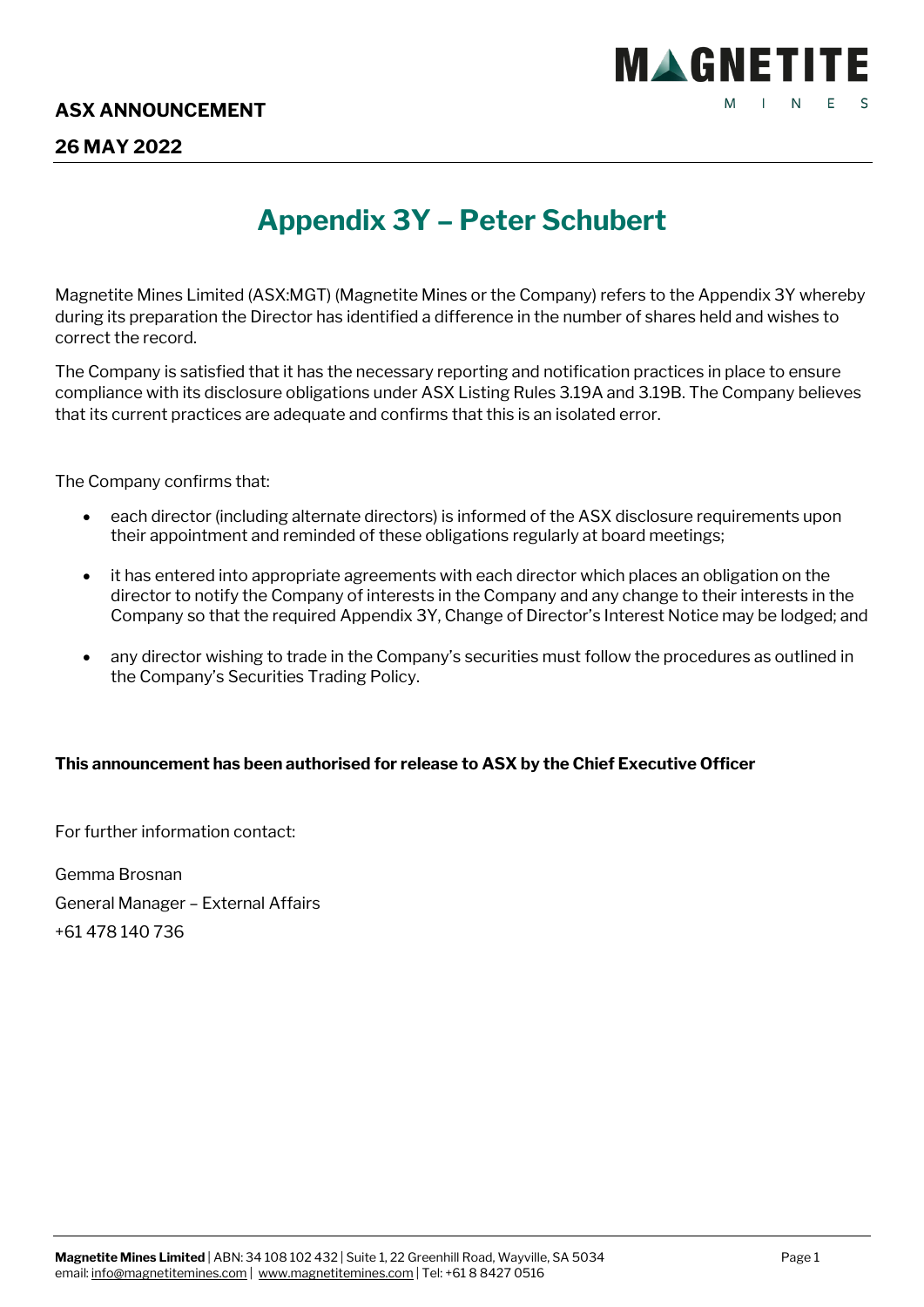#### *Rule 3.19A.2*

# **Appendix 3Y**

# **Change of Director's Interest Notice**

*Information or documents not available now must be given to ASX as soon as available. Information and documents given to ASX become ASX's property and may be made public.*

Introduced 30/09/01 Amended 01/01/11

| Name of entity | <b>MAGNETITE MINES LIMITED</b> |
|----------------|--------------------------------|
| <b>ABN</b>     | 34 108 102 432                 |

We (the entity) give ASX the following information under listing rule 3.19A.2 and as agent for the director for the purposes of section 205G of the Corporations Act.

| <b>Name of Director</b> | Peter James Schubert |
|-------------------------|----------------------|
| Date of last notice     | 15 December 2021     |

#### **Part 1 - Change of director's relevant interests in securities**

*In the case of a trust, this includes interests in the trust made available by the responsible entity of the trust*

Note: In the case of a company, interests which come within paragraph (i) of the definition of "notifiable interest of a director" should be disclosed in this part.

| <b>Direct or indirect interest</b>                                                                                                                  | Direct and Indirect                                                                                                           |                                                                    |
|-----------------------------------------------------------------------------------------------------------------------------------------------------|-------------------------------------------------------------------------------------------------------------------------------|--------------------------------------------------------------------|
| Nature of indirect interest<br>(including registered holder)<br>Note: Provide details of the circumstances giving rise to the relevant<br>interest. | Relevant interest arise by virtue of the power to<br>control the voting rights attached to the<br>securities of the entities. |                                                                    |
| Date of change                                                                                                                                      | 20 May 2022                                                                                                                   |                                                                    |
| No. of securities held prior to change                                                                                                              |                                                                                                                               |                                                                    |
| The Schubert Family Account                                                                                                                         |                                                                                                                               | 103,820,564 ordinary shares.                                       |
|                                                                                                                                                     | 10,000,000                                                                                                                    | unquoted options expiring<br>30/11/2022 @ \$0.05 per share.        |
|                                                                                                                                                     | 20,000,000                                                                                                                    | unquoted options expiring<br>$15/12/2025$ @ \$0.02 per share.      |
|                                                                                                                                                     | 12,000,000                                                                                                                    | unquoted options expiring<br>$12/12/2024$ @ \$0.0369 per<br>share. |
| The Schubert Super Fund No 2 Account                                                                                                                | 6,966,129                                                                                                                     | ordinary shares.                                                   |

<sup>+</sup> See chapter 19 for defined terms.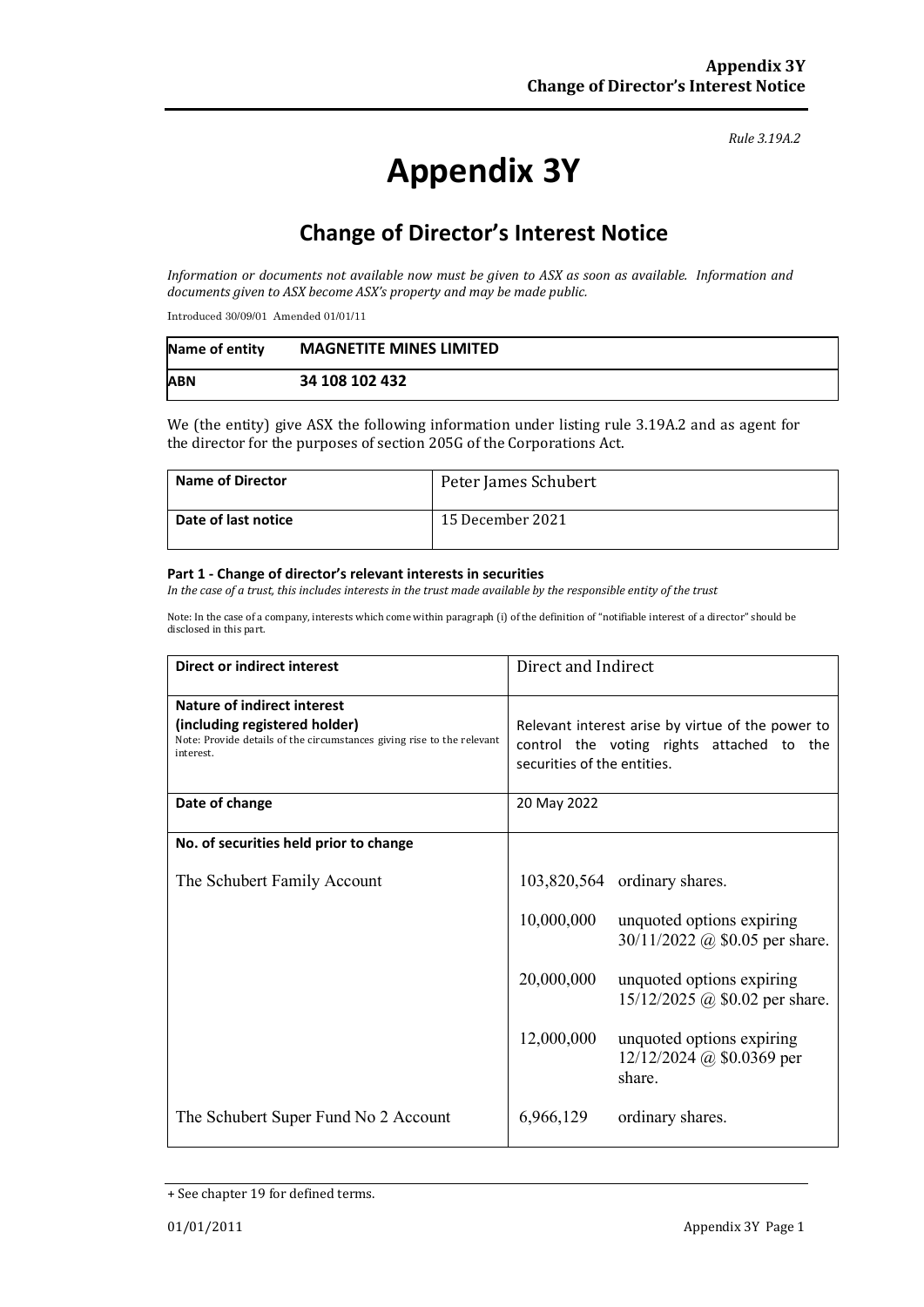| <b>Class</b>                                                                                                                                                                | MGT; MGTOD; MGTAK                                                           |  |
|-----------------------------------------------------------------------------------------------------------------------------------------------------------------------------|-----------------------------------------------------------------------------|--|
| <b>Number acquired</b>                                                                                                                                                      |                                                                             |  |
| The Schubert Family Account                                                                                                                                                 | 2,000,000<br>fully paid ordinary shares                                     |  |
| The Schubert Family Account                                                                                                                                                 | 1,000,000<br>listed options MGTOE expiring<br>20/05/2023 @ \$0.05 per share |  |
| <b>Number disposed</b>                                                                                                                                                      | Nil                                                                         |  |
| <b>Value/Consideration</b><br>Note: If consideration is non-cash, provide details and estimated<br>valuation                                                                | \$50,000                                                                    |  |
| No. of securities held after change                                                                                                                                         |                                                                             |  |
| The Schubert Family Account                                                                                                                                                 | 96,974,041<br>ordinary shares.                                              |  |
|                                                                                                                                                                             | 10,000,000<br>unquoted options expiring<br>30/11/2022 @ \$0.05 per share.   |  |
|                                                                                                                                                                             | 20,000,000<br>unquoted options expiring<br>15/12/2025 @ \$0.02 per share.   |  |
|                                                                                                                                                                             | 12,000,000<br>unquoted options expiring<br>12/12/2024 @ \$0.0369 per share. |  |
|                                                                                                                                                                             | 1,000,000<br>listed options MGTOE expiring<br>20/05/2023 @ \$0.05 per share |  |
| The Schubert Super Fund No 1 Account                                                                                                                                        | 3,358,687<br>ordinary shares.                                               |  |
| The Schubert Super Fund No 2 Account                                                                                                                                        | 13,423,790<br>ordinary shares.                                              |  |
| Nature of change<br>Example: on-market trade, off-market trade, exercise of options, issue<br>of securities under dividend reinvestment plan, participation in buy-<br>back | Issue of securities under a rights issue                                    |  |

### **Part 2 – Change of director's interests in contracts**

Note: In the case of a company, interests which come within paragraph (ii) of the definition of "notifiable interest of a director" should be disclosed in this part.

| <b>Detail of contract</b>                           | Not applicable |
|-----------------------------------------------------|----------------|
| <b>Nature of interest</b>                           | Not applicable |
| Name of registered holder<br>(if issued securities) | Not applicable |

<sup>+</sup> See chapter 19 for defined terms.